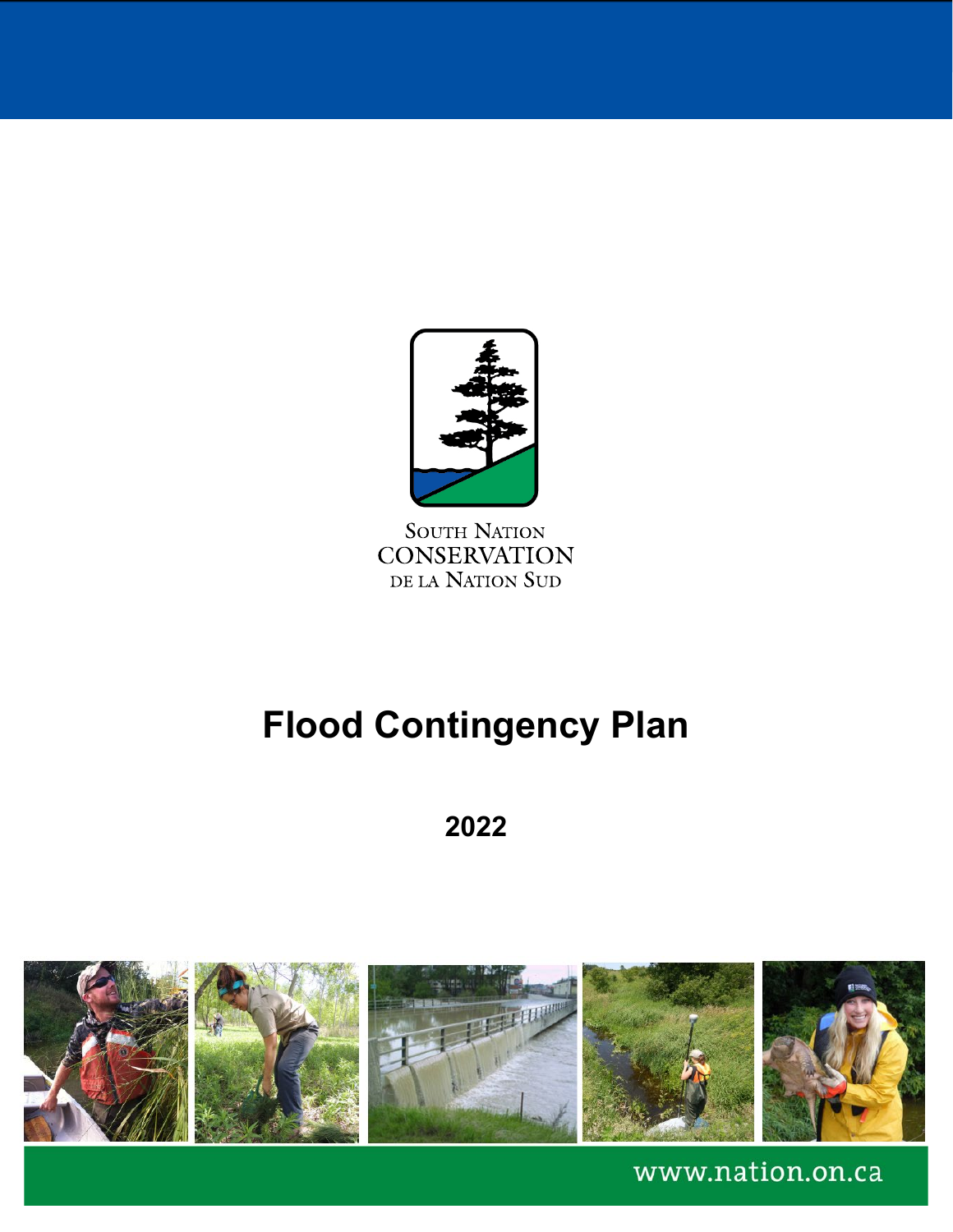

### **Table of Contents**

| 3.1 Ministry of Northern Development, Mines, Natural Resources and Forestry 6 |
|-------------------------------------------------------------------------------|
|                                                                               |
|                                                                               |
|                                                                               |
|                                                                               |
|                                                                               |
|                                                                               |
|                                                                               |
|                                                                               |
|                                                                               |
|                                                                               |
|                                                                               |

## **Table of Figures**

# **Appendix A**

| <b>SNC</b> |  |  |  |
|------------|--|--|--|
|------------|--|--|--|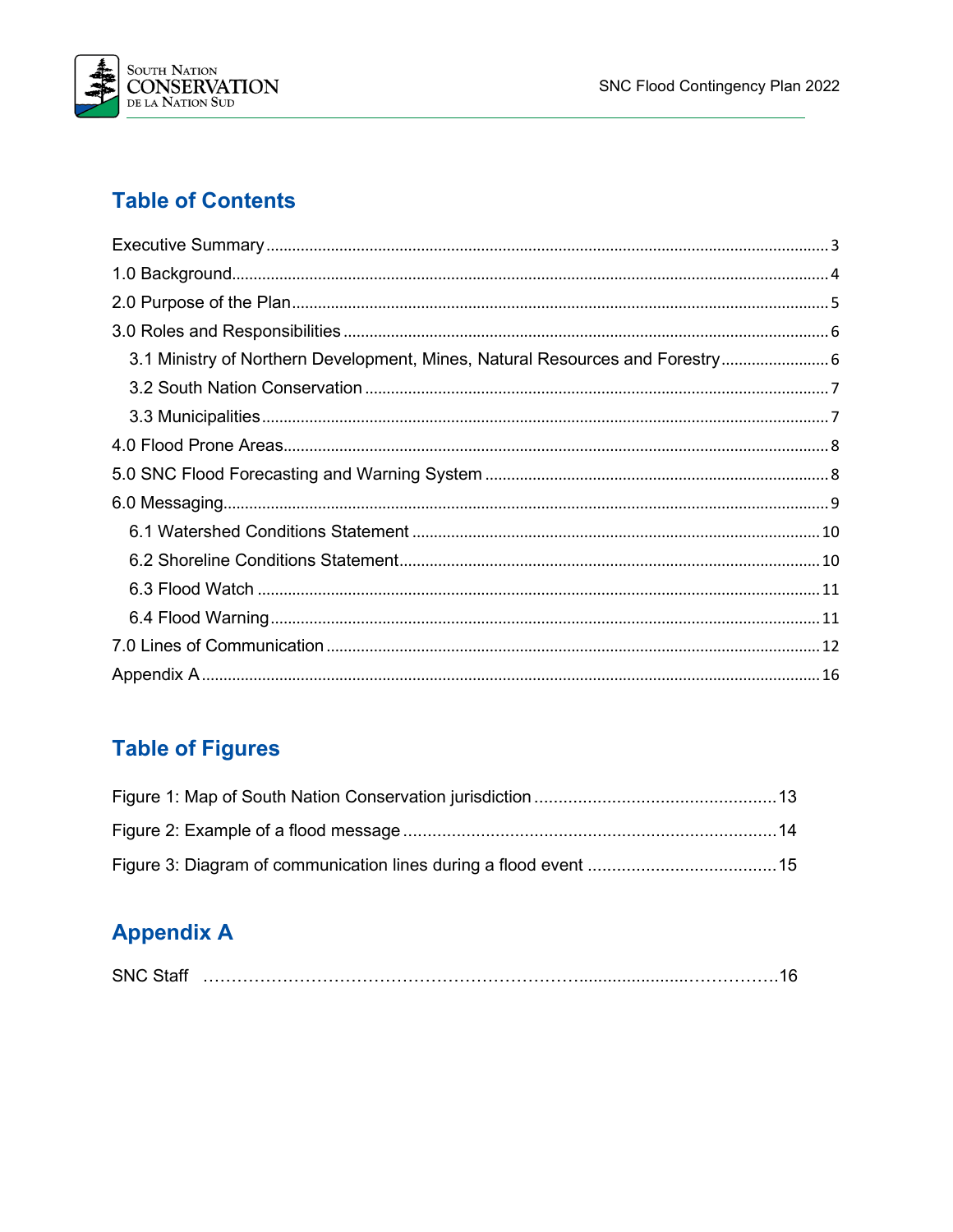

### <span id="page-2-0"></span>**Executive Summary**

The South Nation Conservation (SNC) 2022 Flood Contingency Plan was prepared following the provincial standards established in *Ontario Flood Forecasting and Warning: Implementation Guidelines for Conservation Authorities and Ministry of Northern Development, Mines, Natural Resources and Forestry (2008)*. The Flood Forecasting and Warning Program is part of the Ministry of Northern Development, Mines, Natural Resources and Forestry's Emergency Response Plan that describes how to respond in the event of flood conditions. To reduce the risk of loss of life, injury and property damage, SNC strives to provide flood warning messages with enough lead time for municipalities and the public to take action.

#### **Messaging**

| <b>WATERSHED CONDITIONS</b><br><b>STATEMENT</b><br><b>SHORELINE CONDITIONS</b><br><b>STATEMENT</b> | <b>Water Safety</b><br><b>Statement</b>  | General notice of high flows, melting<br>ice or other factors which could be<br>dangerous for users such as<br>boaters, anglers and swimmers, but<br>flooding is not expected. |  |  |
|----------------------------------------------------------------------------------------------------|------------------------------------------|--------------------------------------------------------------------------------------------------------------------------------------------------------------------------------|--|--|
|                                                                                                    | <b>Flood Outlook</b><br><b>Statement</b> | General notice of the potential for<br>flooding based on weather forecasts<br>calling for heavy rain, snow melt,<br>high winds or other conditions.                            |  |  |
|                                                                                                    | <b>Water Safety</b><br><b>Statement</b>  | <b>Identical to the Watershed</b><br><b>Conditions - Water Safety Statement</b><br>but adapted for use along the St.<br>Lawrence River (see Section 6.2).                      |  |  |
|                                                                                                    | <b>Flood Outlook</b><br><b>Statement</b> | <b>Identical to the Watershed</b><br><b>Conditions - Flood Outlook</b><br>Statement but adapted for use along<br>the St. Lawrence River (see Section<br>$6.2$ ).               |  |  |
| <b>FLOOD WATCH</b>                                                                                 |                                          | There is the potential for flooding<br>within specific watercourses and<br>municipalities.                                                                                     |  |  |
| <b>FLOOD WARNING</b>                                                                               |                                          | Flooding is imminent or occurring<br>within specific watercourses and<br>municipalities.                                                                                       |  |  |

Four types of flood messages may be issued by SNC depending upon the situation. From least to most urgent, they are: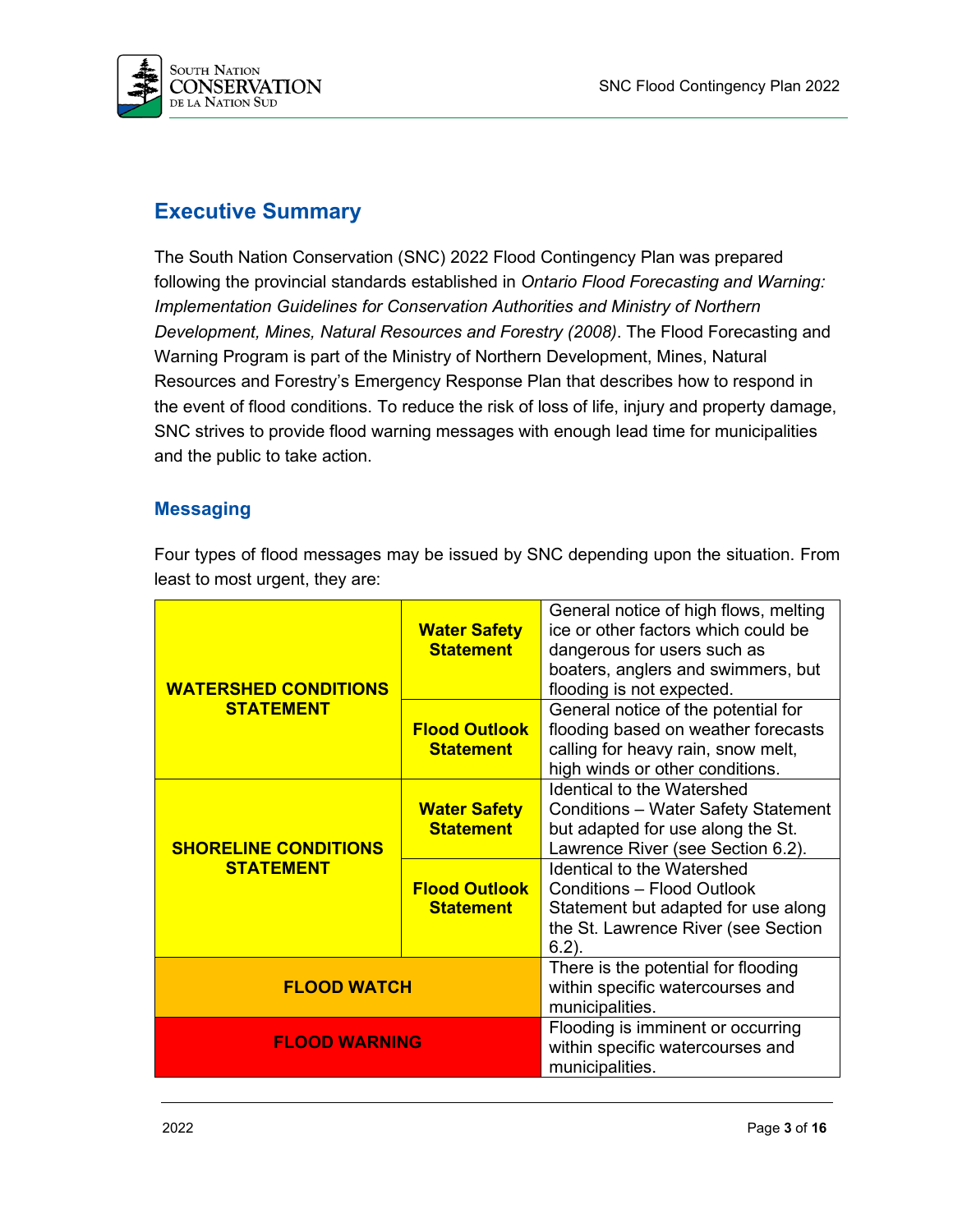

### **Roles and Responsibilities**

- **Ministry of Northern Development, Mines, Natural Resources and Forestry (NDMNRF):** Will maintain a provincial flood warning system to alert Conservation Authorities.
- **South Nation Conservation (SNC):** Will maintain a flood warning system throughout its jurisdiction for alerting municipal representatives, the media, local police, the Ontario Provincial Police and the NDMNRF.
- **Municipalities:** Municipalities are responsible for responding to a flood. When a flood event occurs, it is the responsibility of the municipality to implement their Emergency Response Plan, or similar.

### **Communication**

- SNC shall maintain lines of communication between municipalities and appropriate agencies during a flood event.
- Any questions or feedback regarding this plan or other aspects of dealing with flood emergencies may be directed to SNC. SNC's Flood Forecasting and Warning team may be reached by phone: 1-877-984-2948 or email: [waterwatch@nation.on.ca.](mailto:waterwatch@nation.on.ca) See **Appendix A** for additional contact details.

### <span id="page-3-0"></span>**1.0 Background**

Flood Forecasting and Warning is part of the Ministry of Northern Development, Mines, Natural Resources and Forestry (NDMNRF) Emergency Response Plan, which was developed in accordance with Ontario's *Emergency Management & Civil Protection Act*. The Emergency Response Plan describes the services provided by the NDMNRF and its partners in response to flood conditions and how to respond in the event of flood conditions. To reduce the risk of loss of life, injury and property damage, South Nation Conservation (SNC) strives to provide flood warning messages with enough lead time for municipalities and the public to take action.

As the leading agency, the NDMNRF delegates to Conservation Authorities, such as SNC, the responsibility for monitoring water levels and conducting flood forecasting and warning at a local level. The goal of the Conservation Authorities is to provide the greatest lead time possible for municipalities to react in order to reduce the risk of loss of life, injury and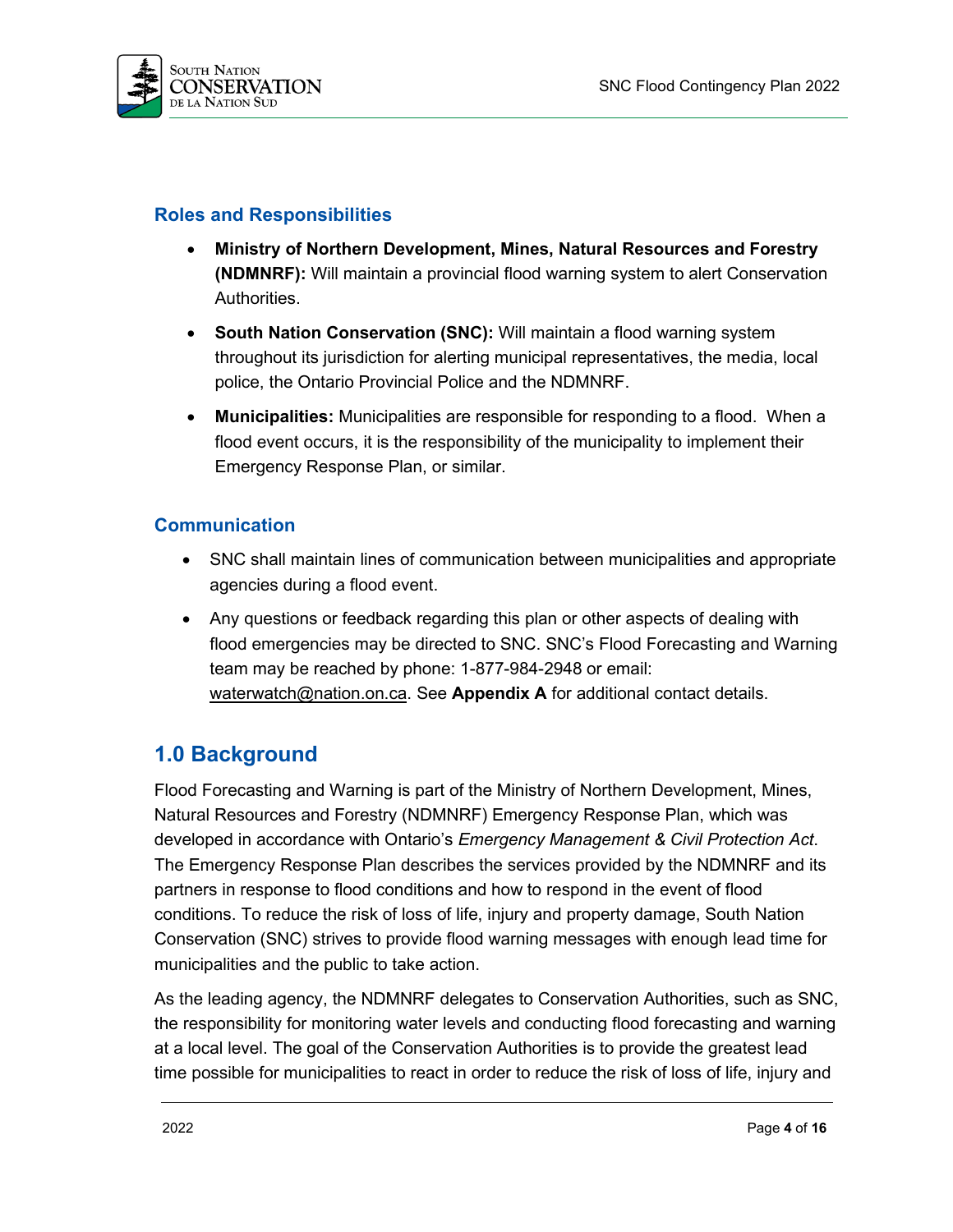

property damage as a result of flooding.

The SNC 2022 Flood Contingency Plan was prepared following the provincial standards established in the *Ontario Flood Forecasting and Warning: Implementation Guidelines for Conservation Authorities and Ministry of Northern Development, Mines, Natural Resources and Forestry* (2008) prepared by the Provincial Flood Forecasting and Warning Committee.

### <span id="page-4-0"></span>**2.0 Purpose of the Plan**

The purpose of this plan is to summarize the course of action that will be taken by SNC if a flood event threatens to occur, or does occur, in SNC's jurisdiction (see **Figure 1**).

One of the responsibilities of SNC is to maintain a flood warning system throughout the jurisdiction to alert municipalities, counties, media, local police, Ontario Provincial Police, NDMNRF and other stakeholders of flood threats.

The purpose of SNC's flood warning system is two-fold:

- 1. To provide advance notice of flood conditions to member municipalities and the public so that municipal officials and citizens can respond in a timely manner to avoid or minimize the loss of property.
- 2. To provide on-going updates of flood forecasts and watershed conditions during a flood event.

Flood forecasting is a provincially mandated service provided to municipalities by Conservation Authorities. SNC maintains a network of flood forecasting stations and monitors weather and flood information in order to notify municipalities of potential or imminent flood conditions.

**In this role, SNC acts in an advisory capacity only, providing continuous monitoring of flood conditions. SNC is not responsible for flood response other than in the operation of its own water control structures. During a flood situation, SNC's office will be available to monitor water levels and weather conditions on a 24-hour basis, as required. See Appendix A for SNC staff contact details.**

Municipalities are responsible for responding to an impending flood. If a municipality declares a state of emergency, the NDMNRF becomes the lead ministry responsible for flooding emergencies.

This plan will be revised, updated and sent to the emergency contacts distribution list by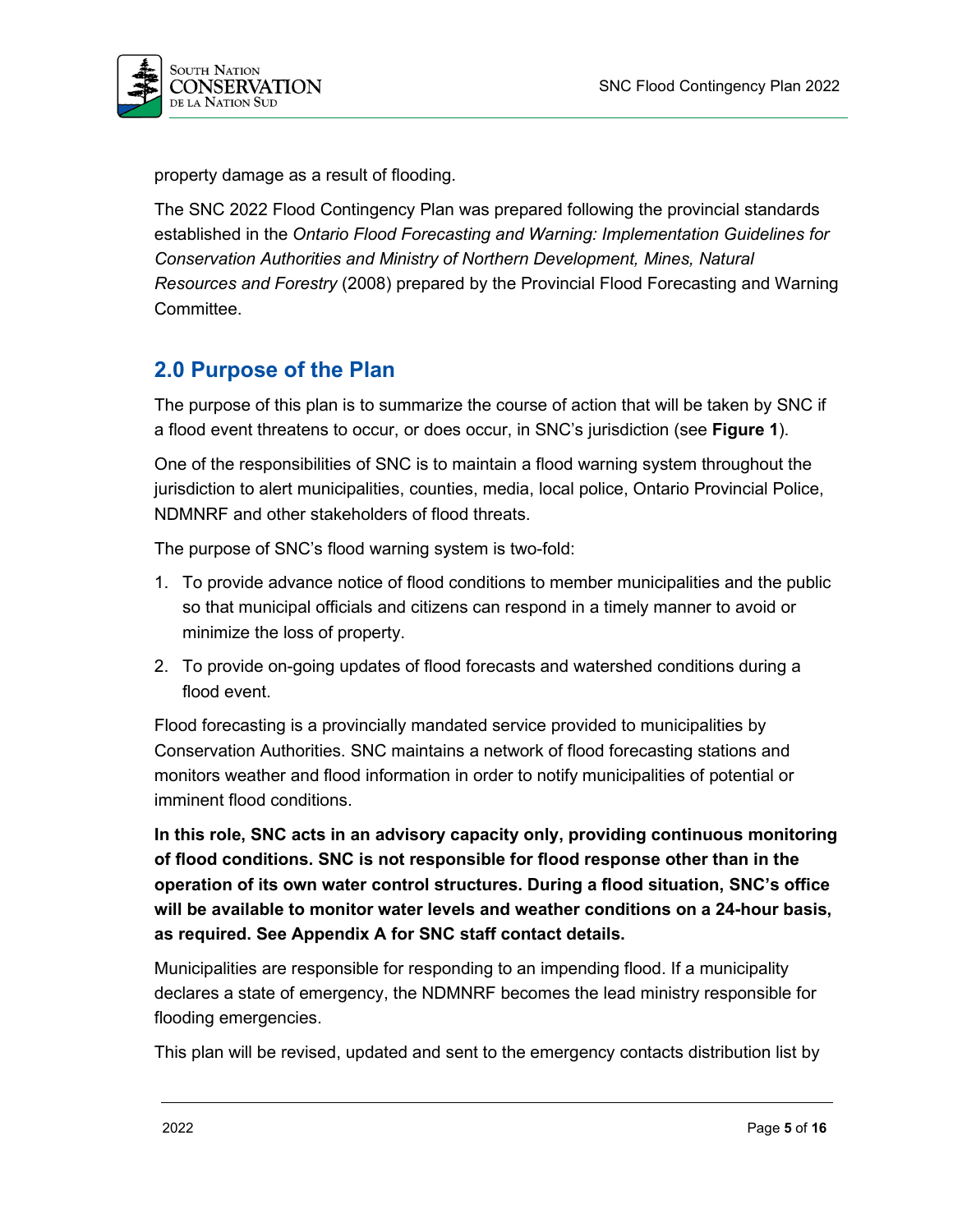

SNC, on an annual basis.

The list includes emergency contacts from:

- Member Municipalities and Counties;
- NDMNRF Surface Water Monitoring Centre;
- NDMNRF Kemptville;
- NDMNRF Provincial Response Centre;
- Emergency Management Ontario;
- Ontario Provincial Police (OPP);
- Other stakeholders: Ontario Power Generation, Hydro Quebec, Laplante Hydro Station, etc.;
- Neighbouring Conservation Authorities; and
- SNC Staff and Board Members.

### <span id="page-5-0"></span>**3.0 Roles and Responsibilities**

As per the NDMNRF's Flood Forecasting and Warning Guidelines, the following describes the roles and responsibilities of the NDMNRF, SNC and municipalities:

### <span id="page-5-1"></span>**3.1 Ministry of Northern Development, Mines, Natural Resources and Forestry**

The NDMNRF will maintain a provincial flood warning system to alert Conservation Authorities.

To implement its responsibilities, the NDMNRF will:

- Design approval and maintenance of the basic data collection system and archiving;
- Provide early alerts of major precipitation events;
- Issue Provincial Advisories;
- Provide interpretation of precipitation and runoff forecasting;
- Coordinate programs;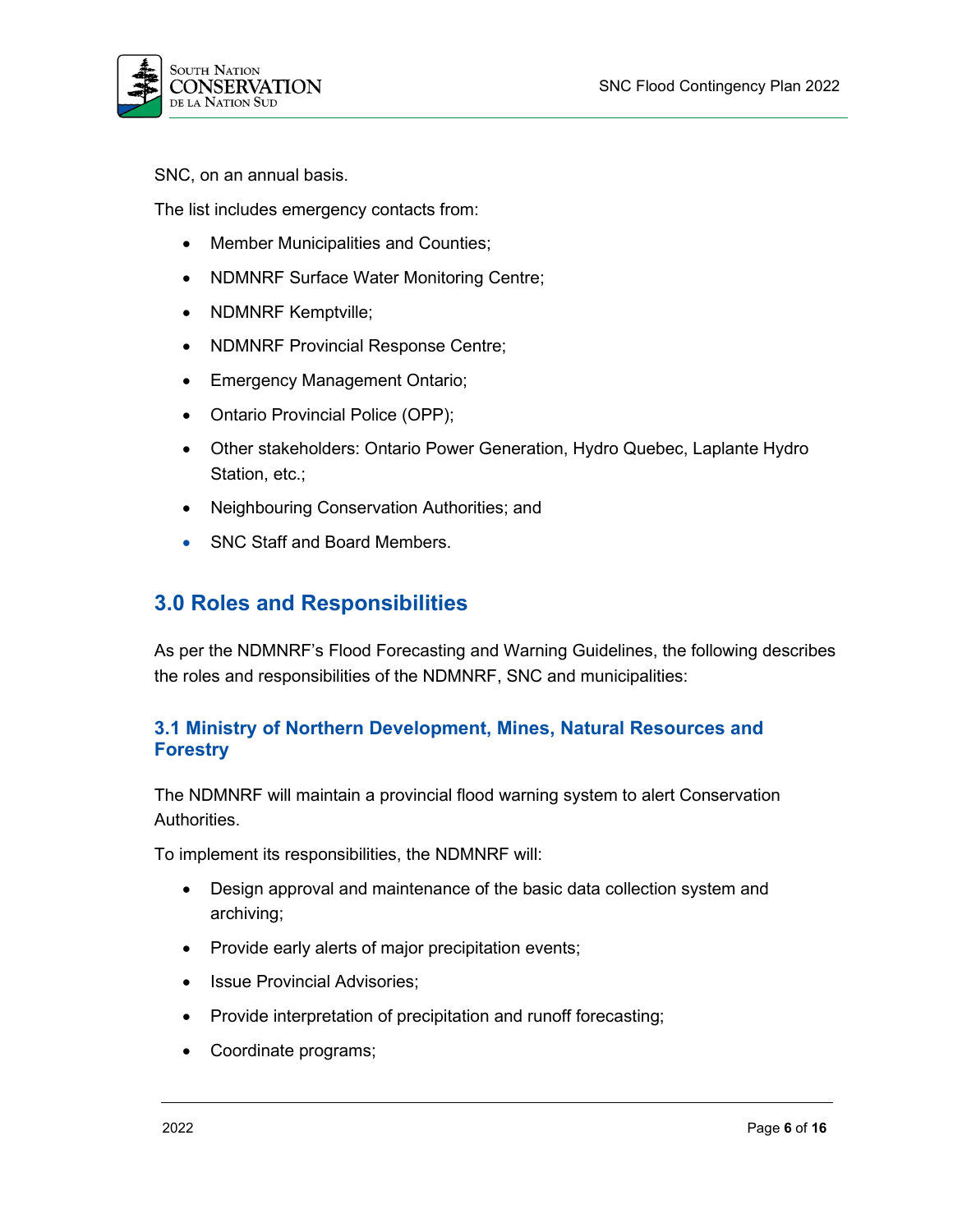

- Respond to a request by a municipality for provincial assistance should the total resources of the municipality be committed or inadequate or the municipality has declared an emergency situation; and
- Coordinate delivery of the provincial response in a declared emergency.

### <span id="page-6-0"></span>**3.2 South Nation Conservation**

SNC will maintain a flood warning system throughout its jurisdiction for alerting municipal representatives, the media, local police, the OPP, the NDMNRF, etc.

To implement its responsibilities, SNC will:

- Operate and maintain a data collection and monitoring network;
- Interpret area conditions affecting flooding, including weather patterns, ice jams, etc.;
- Forecast stream flows and water levels; and
- Prepare flood messages outlined in **Section 6.0** of this document and send to the emergency contacts distribution list.

#### <span id="page-6-1"></span>**3.3 Municipalities**

Municipalities are encouraged to have their own flood contingency plan, which could incorporate SNC's Flood Contingency Plan. While SNC will provide continuous monitoring of water levels and weather conditions, it is a municipal responsibility to respond to a flood by implementing their own plan. The Municipality is responsible for:

- Developing and maintaining an emergency plan to deal with a flood or other emergencies;
- Liaising with SNC;
- Assessing the flood situation;
- Declaring a municipal emergency;
- In case of municipal emergency, implementing the municipal Emergency Response Plan, or similar, and coordinating the municipal response; and
- Requesting provincial assistance if additional resources are needed.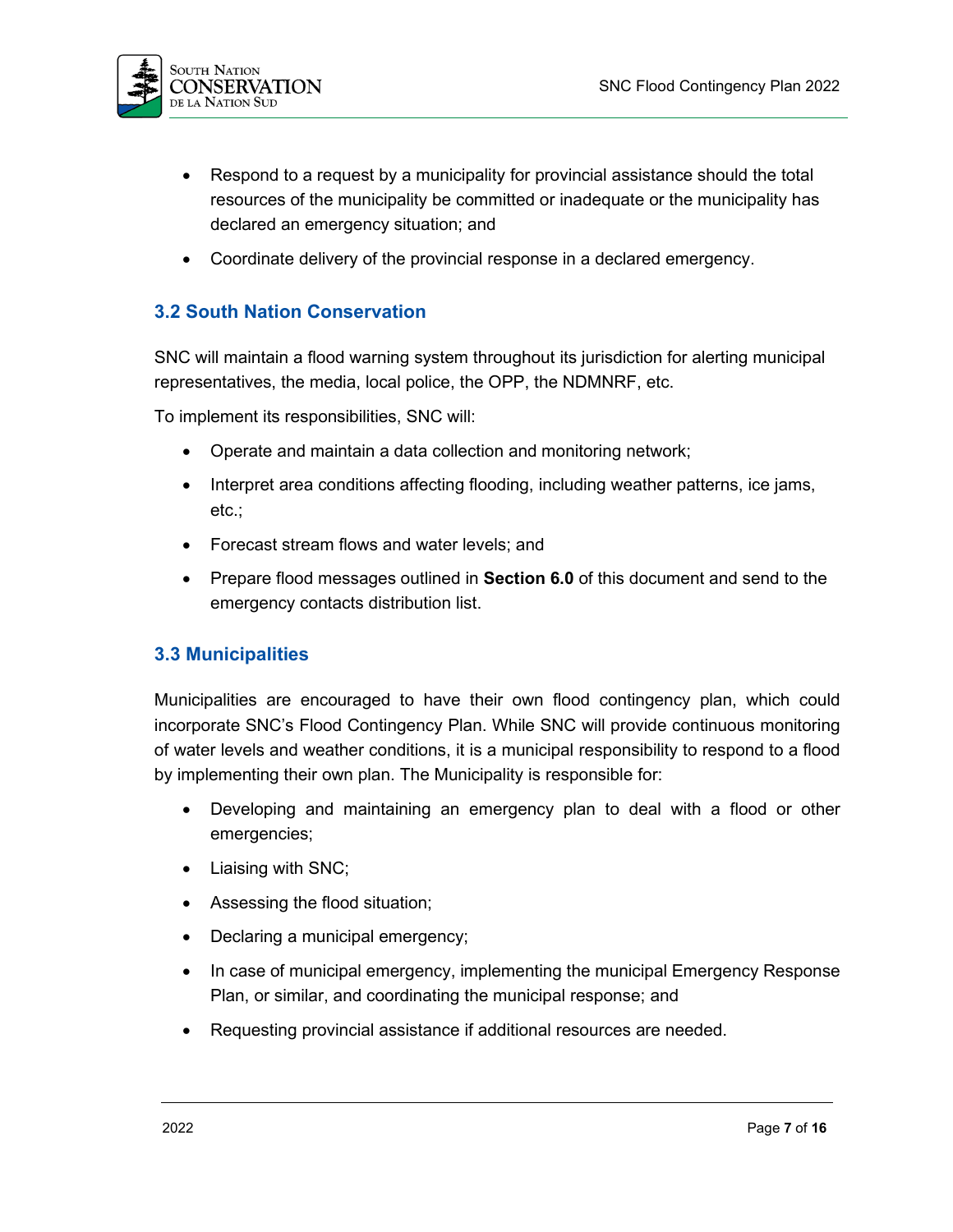

### <span id="page-7-0"></span>**4.0 Flood Prone Areas**

Flood prone areas are low-lying areas that are susceptible to flooding.

Within SNC's jurisdiction, there are six flood prone areas, including (see **Figure 1**):

- Brinston Oak Valley Area (North & South Dundas)
- Plantagenet Fournier Area (Nation & Alfred-Plantagenet)
- Bear Brook Area (Cumberland & Clarence-Rockland)
- South Castor Area near Vernon (Osgoode)
- Middle Castor Area upstream of Metcalfe (Osgoode)
- Lords Mills (Augusta & Edwardsburgh)
- **St Lawrence River**
- **Ottawa River**

With the expansion of SNC's jurisdiction, additional flood prone areas may exist but are not currently mapped. SNC conducts additional surveillance in these unmapped areas to collect the necessary data for future mapping.

Flooding problems normally occur during the spring runoff from a combination of snowmelt and rainfall. However, flooding can also occur any time of the year with the onset of excessive rainfall or snowmelt.

### <span id="page-7-1"></span>**5.0 SNC Flood Forecasting and Warning System**

The goals of flood forecasting and warning are:

- To reduce the risk of loss of life and property damage due to flooding through the issuance of flood messages; and
- To provide information for the safe operation of water control structures.

To accomplish these goals, SNC maintains a Flood Forecasting and Warning System as follows: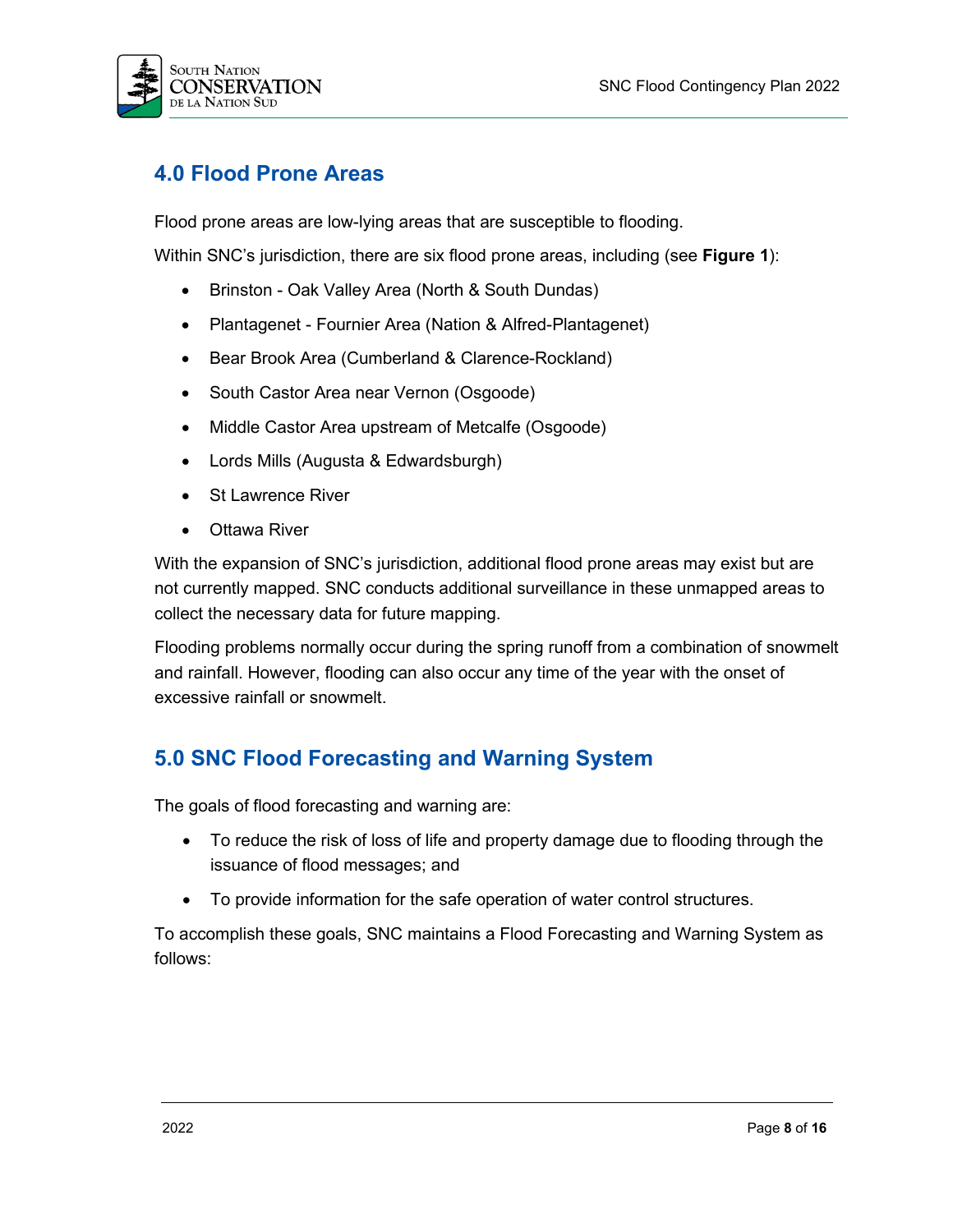

### **A) Monitoring Network and Data Collection System**

SNC, in partnership with the NDMNRF and Environment and Climate Change Canada, maintains a network of stream gauges, rain gauges, as well as ice and snow survey sites within SNC's jurisdiction. The data collected can be used to quantify the components of a hydrologic cycle. Monitoring can also include visual inspections of watercourses.

### **B) Daily Planning Cycle**

The Daily Planning Cycle is a series of scheduled tasks, performed daily to ensure that the flood potential can be identified in a timely manner. The Daily Planning Cycle includes the analysis of the following parameters:

- i. Daily water levels and flows collection at 6:00 a.m.;
- ii. Daily check of forecasts for weather conditions, precipitation and temperatures; and
- iii. Snow and ice survey data.

After the Daily Planning Cycle parameters are analyzed, SNC predicts the flood potential (i.e. Low, Moderate or High).

#### **C) Flood Duty Officer**

The Flood Duty Officer is a designated SNC staff member responsible for carrying out the Daily Planning Cycle. This individual will be available on a 24-hr basis, seven days a week during potential flood periods. To contact SNC's Flood Duty Officer, see the contact list in **Appendix A**, beginning with the first entry.

#### **D) Messaging**

SNC will make every effort to send out flood warning messages with enough lead time to allow member municipalities and the public to respond to a flood. See **Section 6.0** for the types of messages that may be issued by SNC.

### <span id="page-8-0"></span>**6.0 Messaging**

Four types of flood messages may be issued by SNC depending on the situation, (see **Figure 2** for example). They will be issued by e-mail and made available on SNC's website: [www.nation.on.ca.](http://www.nation.on.ca/) Updates about road closures can also be found on SNC's website. SNC's contact list for Flood Forecasting and Warning is located in **Appendix A**.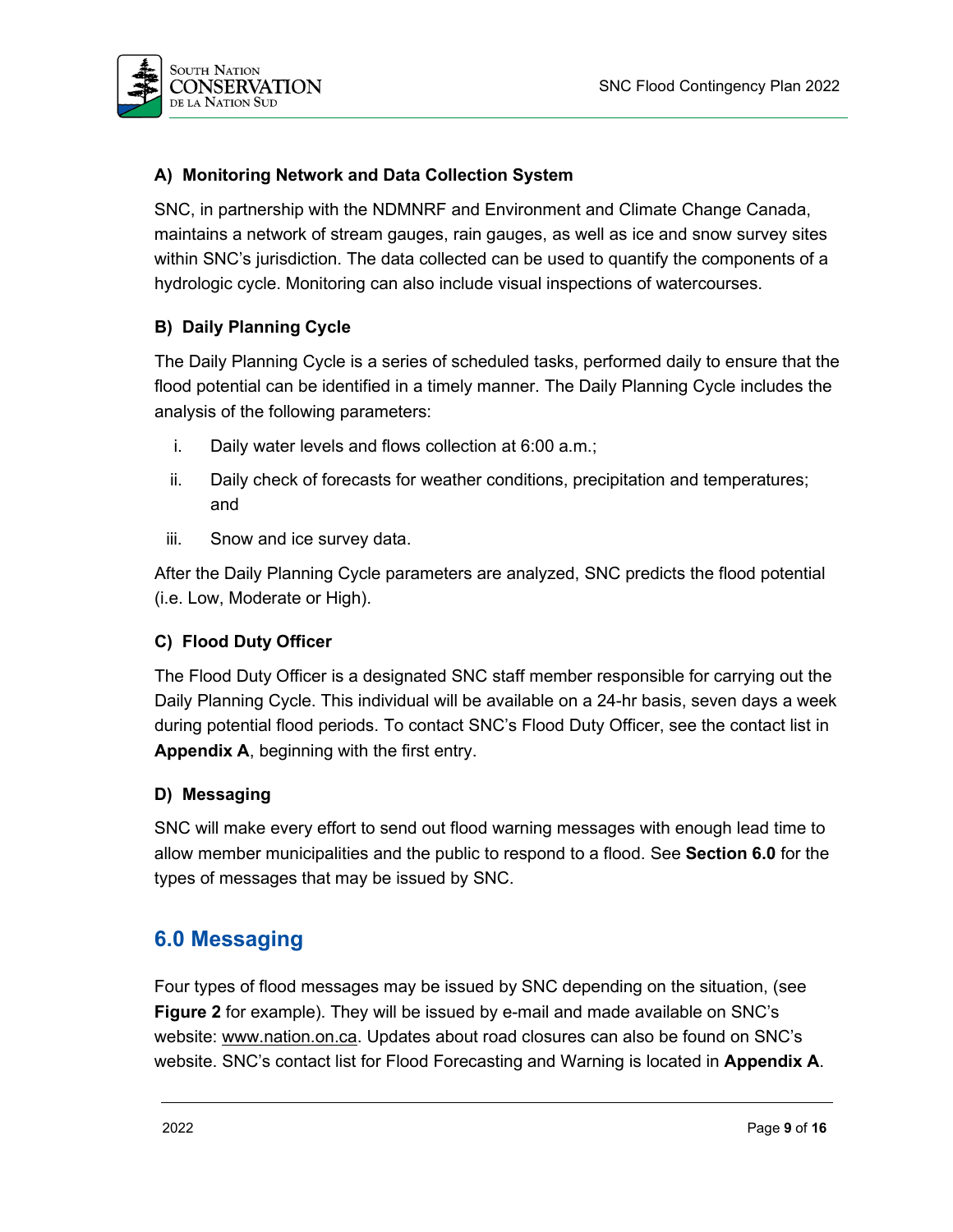

The Provincial Icon will be included on the statements. The statements will be organized by region as follows; South Nation Watershed; Ottawa River; and St. Lawrence River.

### <span id="page-9-0"></span>**6.1 Watershed Conditions Statement**

A Watershed Conditions Statement is a general notice of potential flooding or other conditions that pose a risk to personal safety, such as high flows, and unsafe ice. There are two types of Statements:

- **Water Safety Statement:** Indicates that high flows, melting ice or other factors could be dangerous for users such as boaters, anglers and swimmers, but flooding is not expected.
- **Flood Outlook Statement:** Gives early notice of the potential for flooding based on weather forecasts calling for heavy rain, snow melt, high winds or other conditions.

A Watershed Conditions Statement is usually issued before overbank flow occurs, before Spring break-up or any other time of year, as conditions warrant, or as a general reminder of the potential for high flows and unsafe conditions. The Watershed Conditions Statement will be emailed to the emergency contacts distribution list.

Represented as yellow in the Provincial Icon.

Copies of all transmissions shall be maintained at the SNC office in Finch, Ontario.

#### <span id="page-9-1"></span>**6.2 Shoreline Conditions Statement**

The Shoreline Conditions Statement is a Watershed Conditions Statement (the lowest severity message) adapted for use along the St. Lawrence River in accordance with the Interim Strategy for Issuing Provincial Flood Messages for Static Water Levels on the Great Lakes and St. Lawrence River.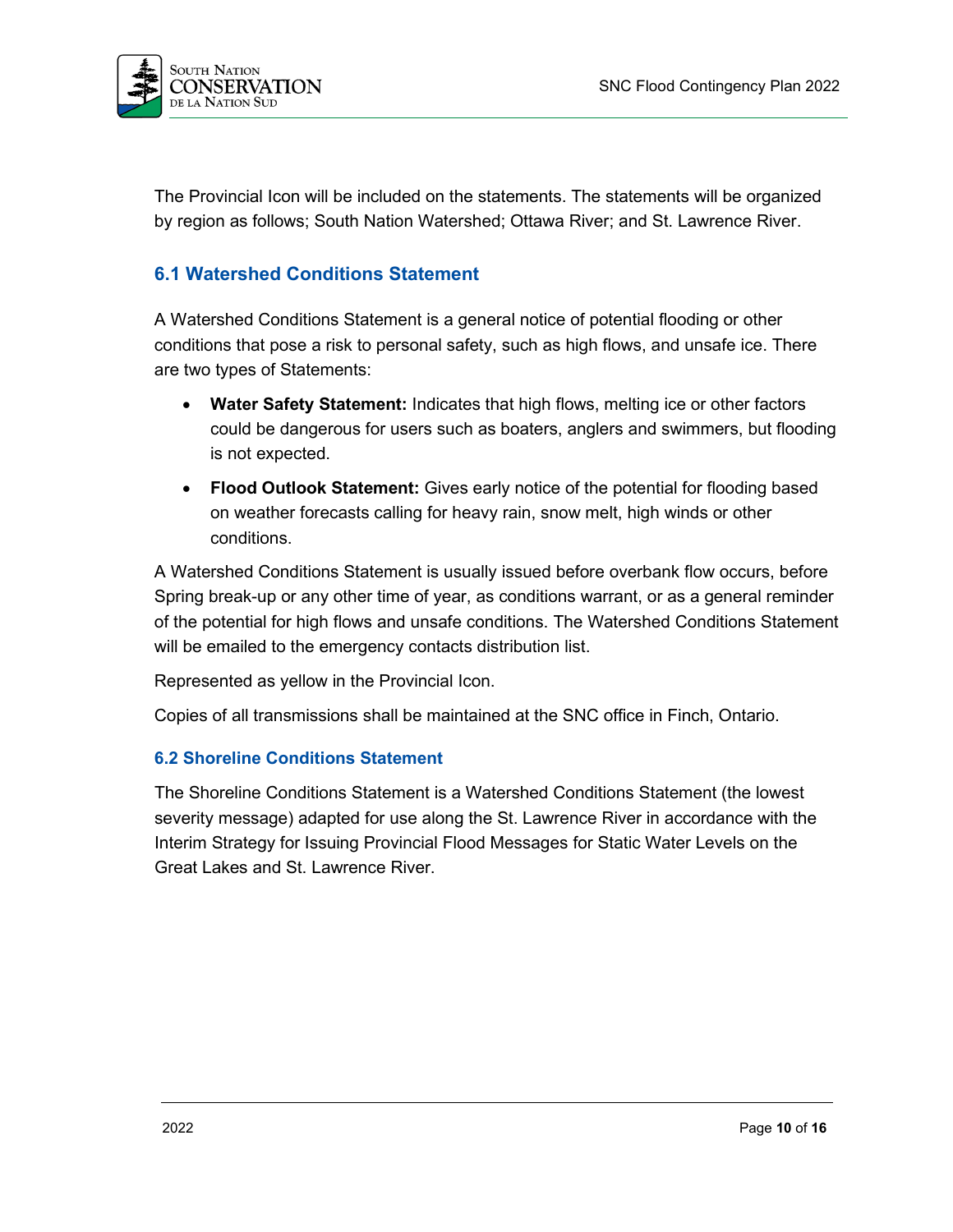

There are two types of Shoreline Conditions Statements:

- **Water Safety Statement:** Indicates that high flows, melting ice or other factors could be dangerous for users such as boaters, anglers and swimmers, but flooding is not expected.
- **Flood Outlook Statement:** Gives early notice of the potential for flooding based on weather forecasts calling for heavy rain, snow melt, high winds, or other conditions.

Represented as yellow in the Provincial Icon.

#### <span id="page-10-0"></span>**6.3 Flood Watch**

A Flood Watch is issued to notify Municipalities and other primary contacts that the potential for flooding exists within specific watercourses and municipalities. The Flood Watch will include the watershed conditions, the potential impact and a hydrometeorological forecast. Municipalities receiving a Flood Watch should initiate a check on their municipal emergency plans. The Flood Watch will be emailed to the emergency contacts distribution list.

Represented as orange in the Provincial Icon.

#### <span id="page-10-1"></span>**6.4 Flood Warning**

A Flood Warning with the title "ACTION" will be issued as a notice that flooding is imminent or occurring within specific watercourses and municipalities. Municipalities receiving a Flood Warning should commence the issuing of warnings to households, businesses and industries, which may be threatened. Municipalities should be referring to their municipal emergency plans.

Flood Warnings shall be emailed to the emergency contacts distribution list and reception confirmed by telephone. When a Flood Warning message has been prepared and the prime method of communication is inoperable, every alternate means of transmission must be considered, whether it is by radio, vehicle or on foot. The back-up communication system shall be the Ontario Provincial Police Communications Unit (1-888-310-1122) or alternatively, a Flood Warning message shall be passed to the local police detachments or municipal police. The officer-in-charge will then be responsible for alerting the proper municipal officials.

Represented as red in the Provincial Icon.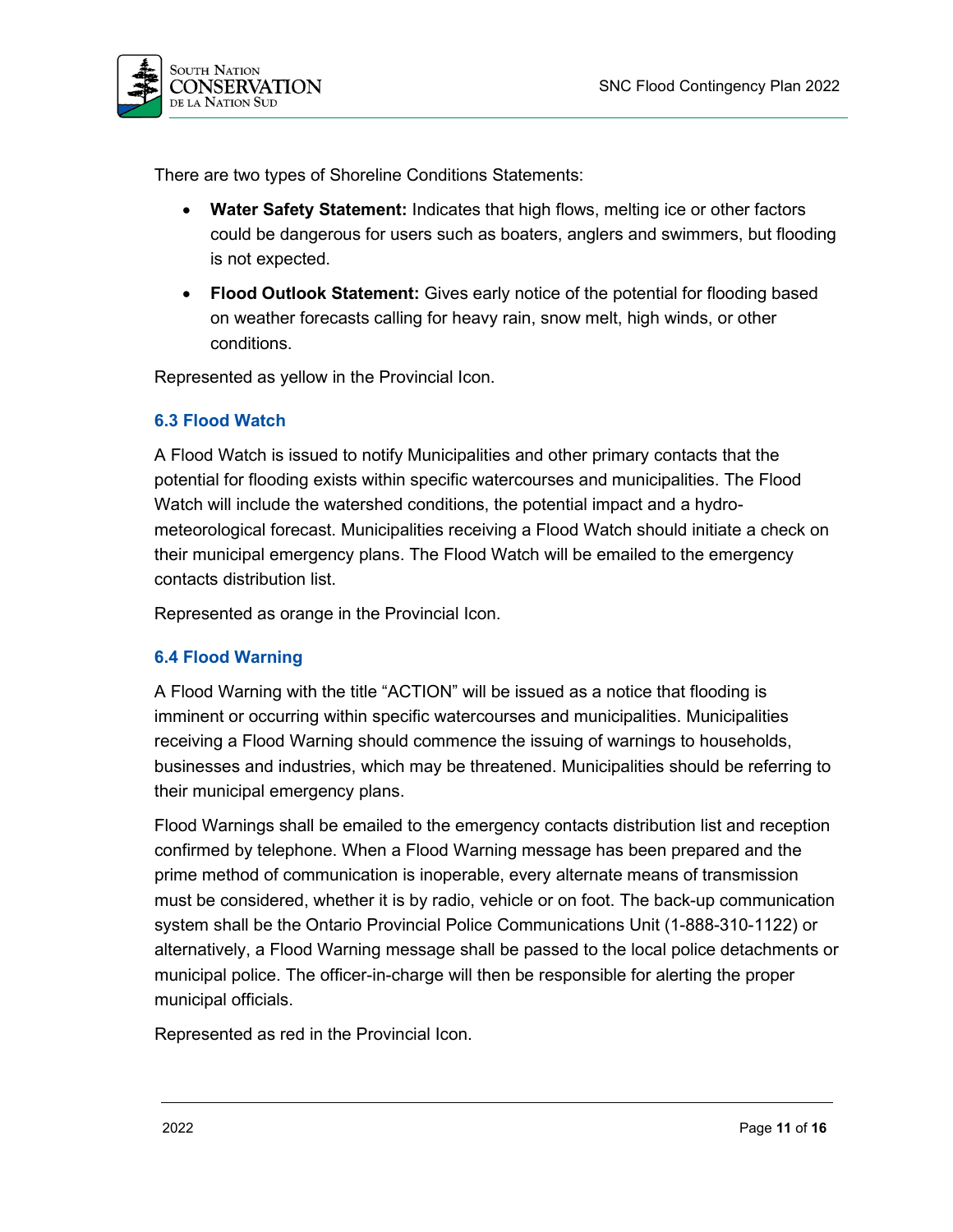

### <span id="page-11-0"></span>**7.0 Lines of Communication**

SNC shall maintain lines of communication between municipalities and appropriate agencies during a flood event (see **Figure 3**).

Any questions or feedback regarding this plan or other aspects of dealing with flood emergencies should be directed to SNC (see SNC contacts in **Appendix A**, beginning with the first entry). For more information, visit [www.nation.on.ca](http://www.nation.on.ca/) or email [waterwatch@nation.on.ca.](mailto:waterwatch@nation.on.ca)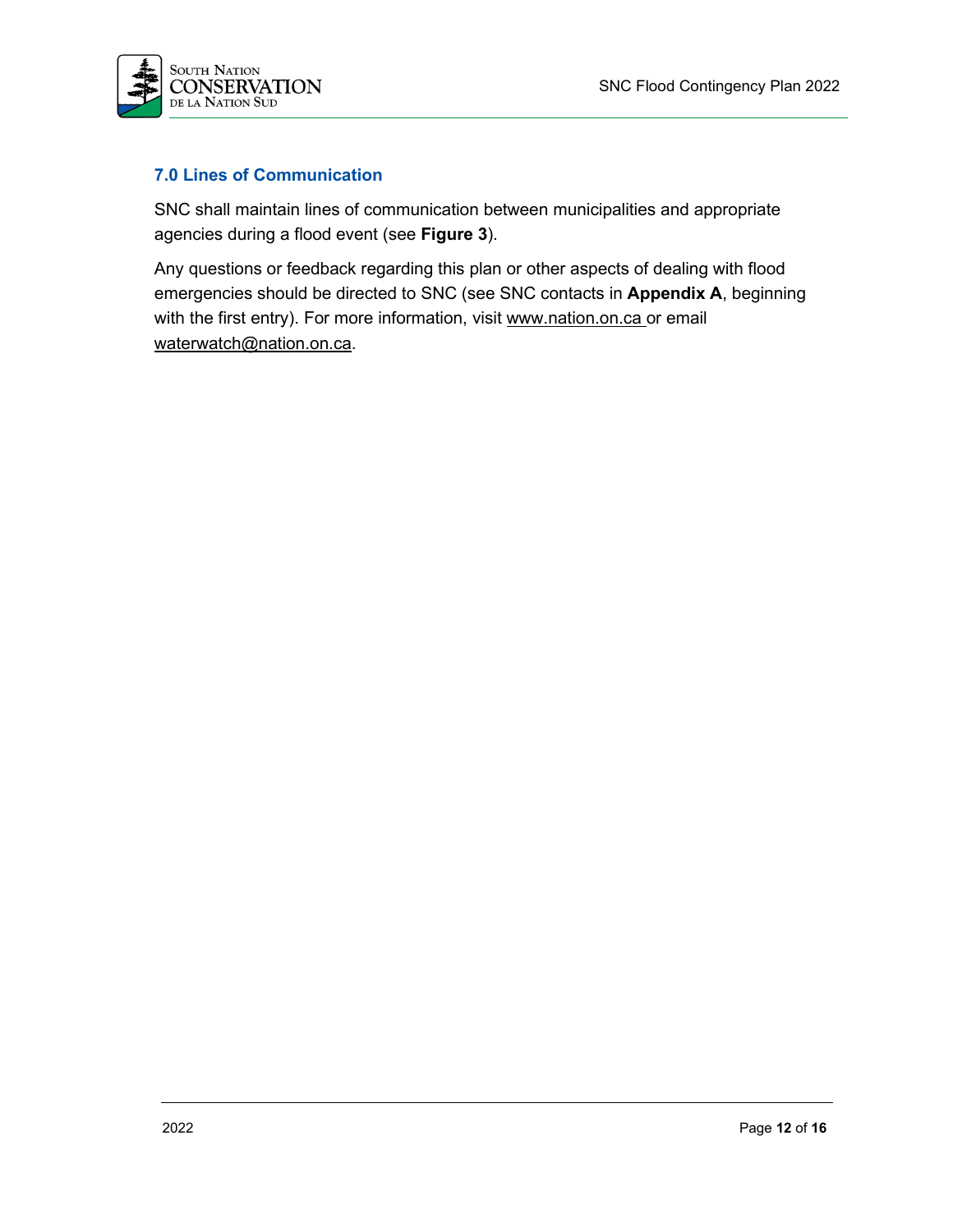



**Figure 1:** Map of South Nation Conservation's jurisdiction, flood prone areas, and the location of office.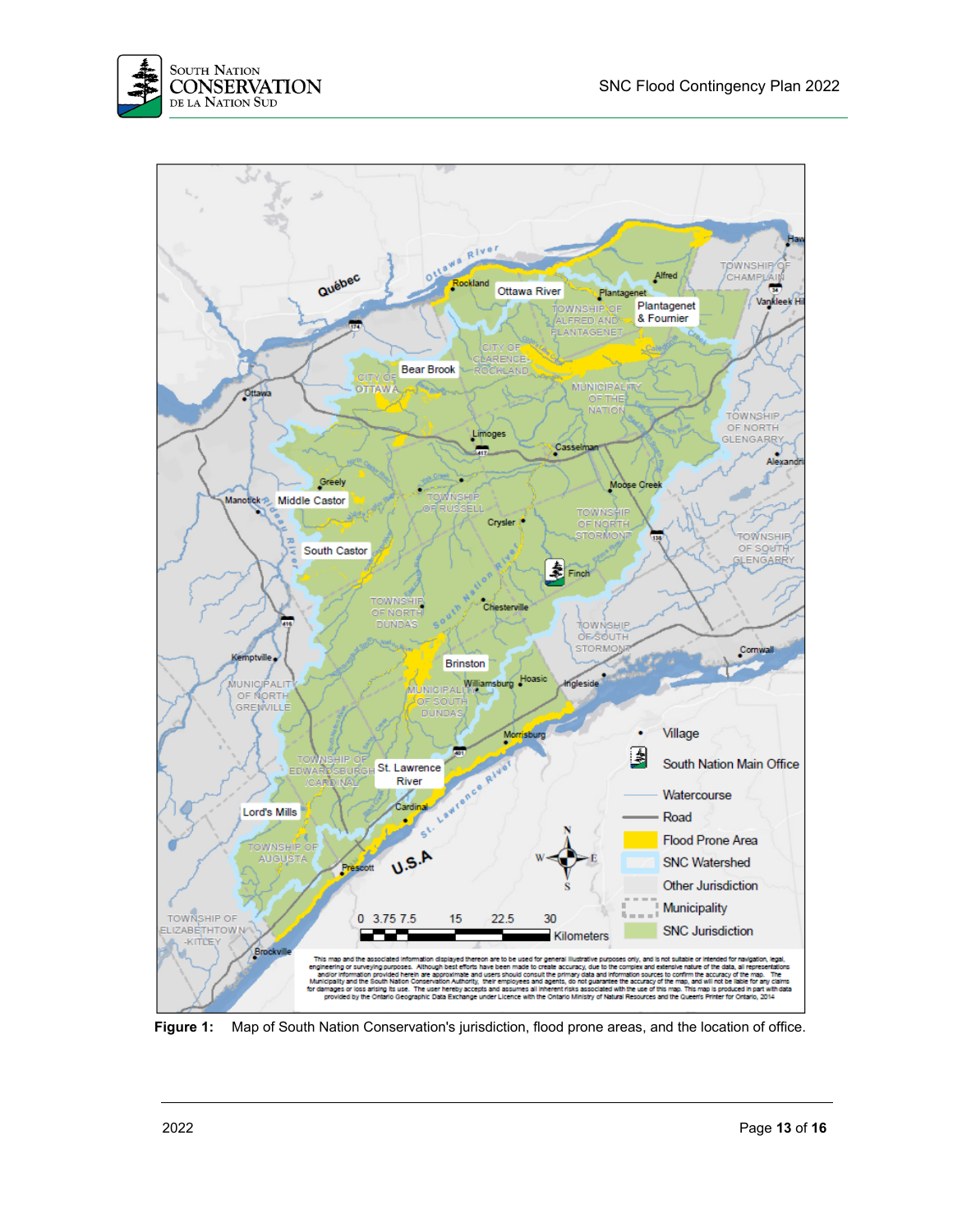٦



| [WATERSHED CONDITIONS/FLOOD WATCH/FLOOD WARNING] STATEMENT:<br>REGION [Ottawa River, St. Lawrence River or South Nation Watershed]                                                                                                                                                 |  |  |  |  |
|------------------------------------------------------------------------------------------------------------------------------------------------------------------------------------------------------------------------------------------------------------------------------------|--|--|--|--|
| <b>Flood Warning</b><br>[mm/dd/yyyy]                                                                                                                                                                                                                                               |  |  |  |  |
| <b>Weather Forecast:</b><br>The weather conditions forecasted by Environment Canada and/or Ministry of Natural<br>Resources and Forestry. Includes information such as approximate precipitation if<br>available and temperature changes.                                          |  |  |  |  |
| <b>Environmental Conditions:</b><br>Current conditions of the jurisdiction which include water levels, snow conditions, soil<br>conditions, soil moisture and/or current flooding issues or concerns.                                                                              |  |  |  |  |
| <b>Risks:</b><br>The potential impacts from the weather forecast, and the environmental conditions pose<br>on public and property safety.                                                                                                                                          |  |  |  |  |
| <b>ACTION:</b><br>CAUTION TO RESIDENTS ON WHAT TO DO IN THE TIME PERIOD OF THIS<br>STATEMENT.                                                                                                                                                                                      |  |  |  |  |
| Duration:<br>The period which this statement will be in effect for.                                                                                                                                                                                                                |  |  |  |  |
| SNC monitors the water levels and weather forecasts as part of the Flood Forecasting and<br>Warning Program. Updates are provided as conditions change.                                                                                                                            |  |  |  |  |
| Please visit www.nation.on.ca and to also provide feedback with respect to changes in<br>water related conditions in their local areas. All feedback can be sent to<br>waterwatch@nation.on.ca; posted on our Facebook (/SouthNationConservation), or<br>Twitter (@SouthNationCA). |  |  |  |  |
| For more information, please contact Duty Officer's Name at 1-877-984-2948 ext. XXXX.                                                                                                                                                                                              |  |  |  |  |

**Figure 2:** Example of a flood message distributed to the Flood Forecasting and Warning contact list, which are distributed in both French and English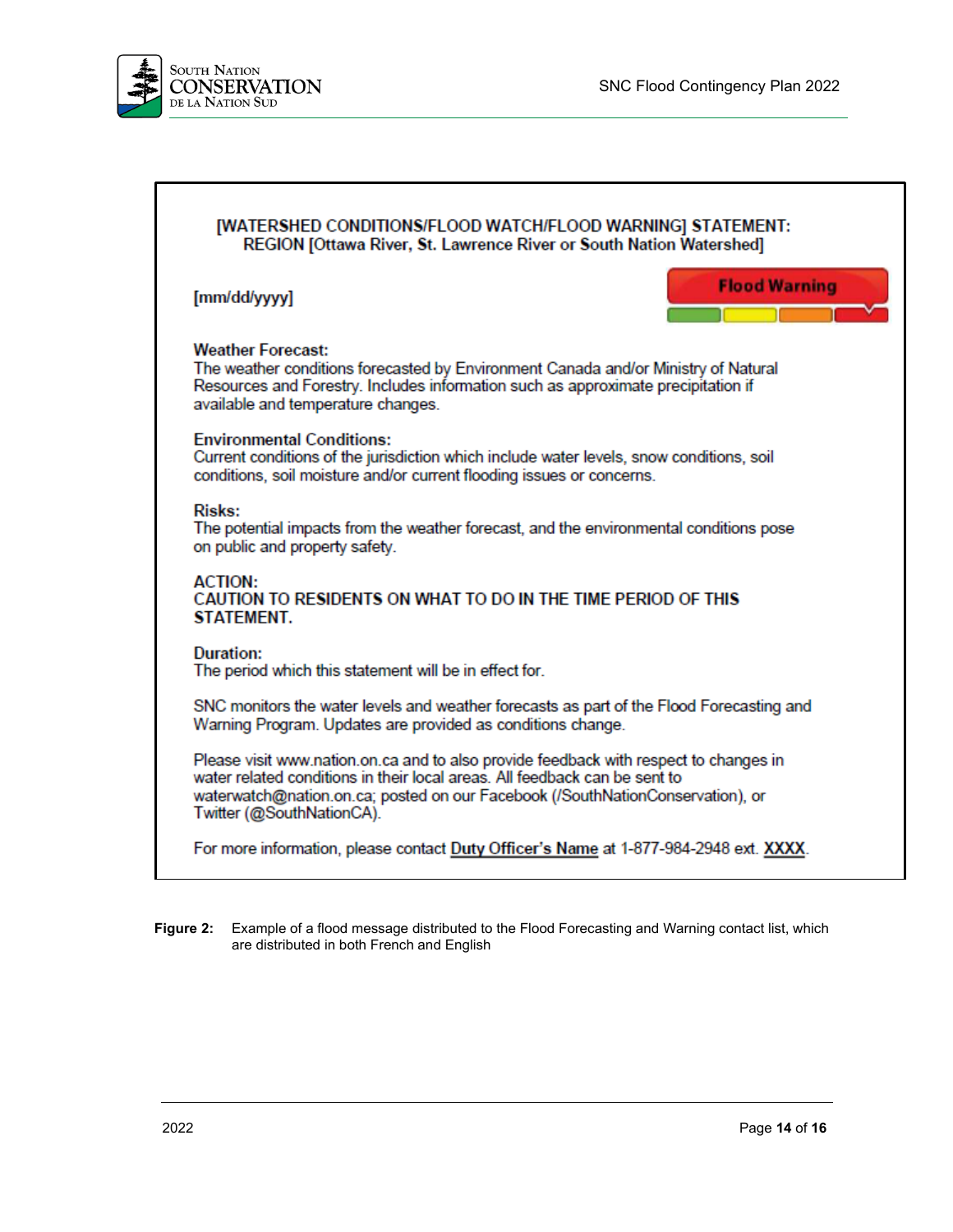



**Figure 3:** Diagram illustrating how South Nation Conservation will maintain lines of communication between municipalities and appropriate agencies during a flood event.